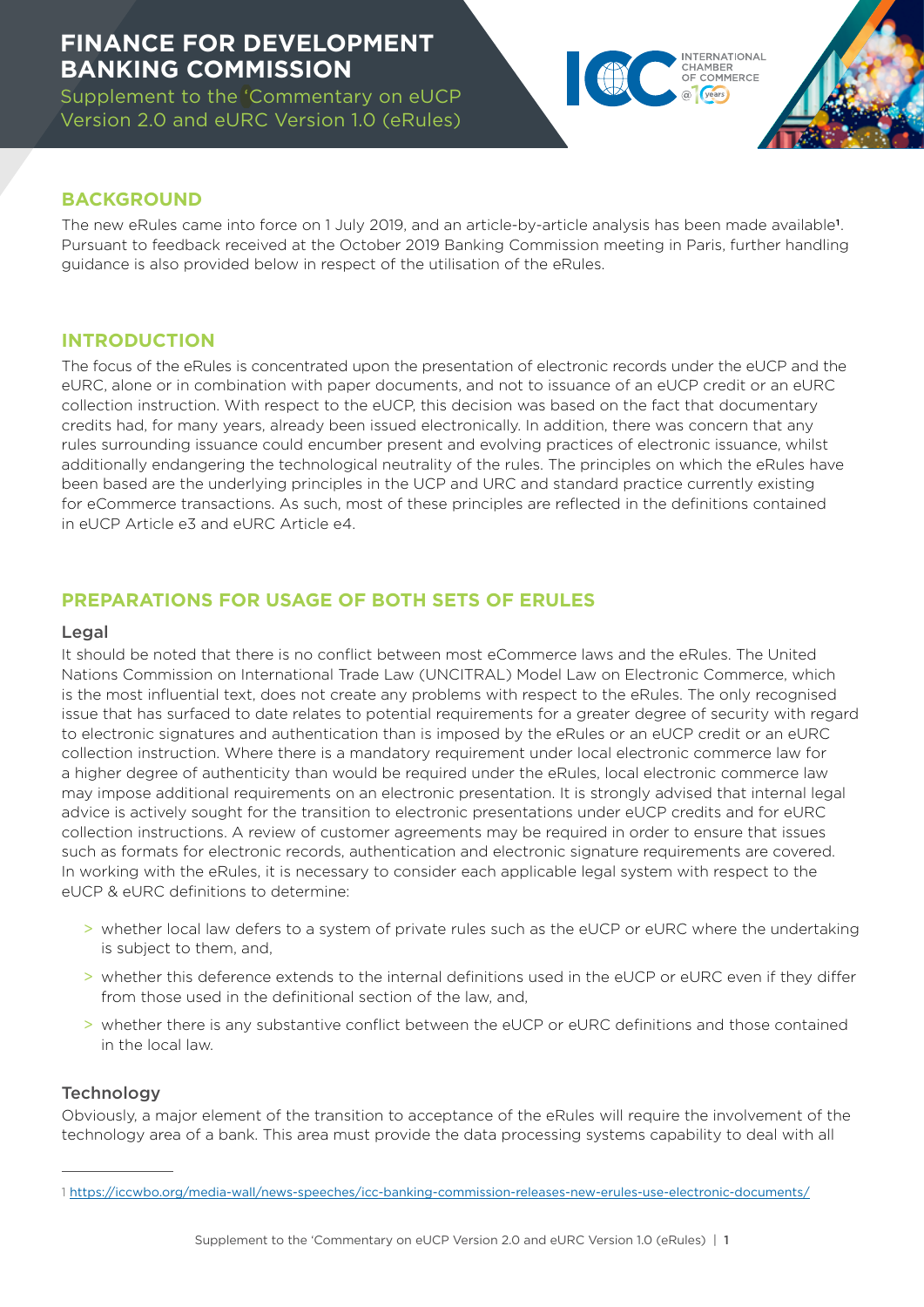aspects of eUCP credits and eURC collection instructions. In this regard, it must ensure that internal systems can process the necessary formats required, authenticate messages, and execute electronic signatures. An analysis of system needs should be conducted, as well as preparation of an overall project plan for implementation of any required system changes to accommodate electronic presentations.

# Risk Management

It is recommended that a thorough review of internal 'risk management' policies be completed in order to account for changes in processing practices for eUCP credits and eURC collection instructions, as well as any additional risks deemed relevant to transaction processing.

# **Operations**

Once the above work has been completed, all staff that will handle presentations under eUCP credits and/or eURC collection instructions must be properly trained in the eUCP and eURC, as well as being cognisant of internal technology changes related to the processing of electronic records.

#### Sales and Customer Relations

It should be ensured that contact and liaison is maintained with clients in order to understand and appreciate any potential plans or requirements they may have in this regard. Institutions may wish to consider a specific strategy for approaching customers as to their interest and preparedness for eUCP credits and eURC collection instructions. In addition, helping clients understand the benefits of using the eRules will be of great advantage. Such benefits include:

- > Safeguarding applicability and guaranteeing relevance in a constantly evolving digital trade world
- > Extending the mitigation of risk from a paper environment to the electronic milieu
- > Explicitly and unambiguously supporting the usage of electronic records
- > Conformity and congruence as opposed to divergent local, national and regional practice
- > Shared understanding of terminologies and objectives
- > Confidence in a set of independent and trusted contractual rules
- > Uniformity, consistency and standardisation in customs and practice
- > Enabling and supporting trade finance between regions and countries regardless of underlying economic and judicial structures

# **SPECIFIC PREPARATIONS FOR USAGE OF THE EUCP**

Listed below are a few generic issues that require consideration when handling documentary credits subject to the eUCP. This list is not comprehensive and other matters may require attention.

#### Applicant

As an applicant for an eUCP credit, there are a number of issues that must be considered. As a first step, the decision to allow presentation of electronic records must be made jointly with the beneficiary of any proposed credit. The applicant must be assured that the beneficiary can present any necessary electronic records in the format required, and that this format is also acceptable to the issuing bank. The applicant must also be able to fulfil any requirements for authentication of electronic records or digital signatures and determine if its bank is prepared to issue a credit subject to eUCP, and in formats that are mutually compatible. The applicant should review any changes relating to eUCP credits in their reimbursement agreement with the issuing bank. It is essential to ascertain that the electronic records required are sufficient to clear any merchandise and are acceptable to the customs authorities.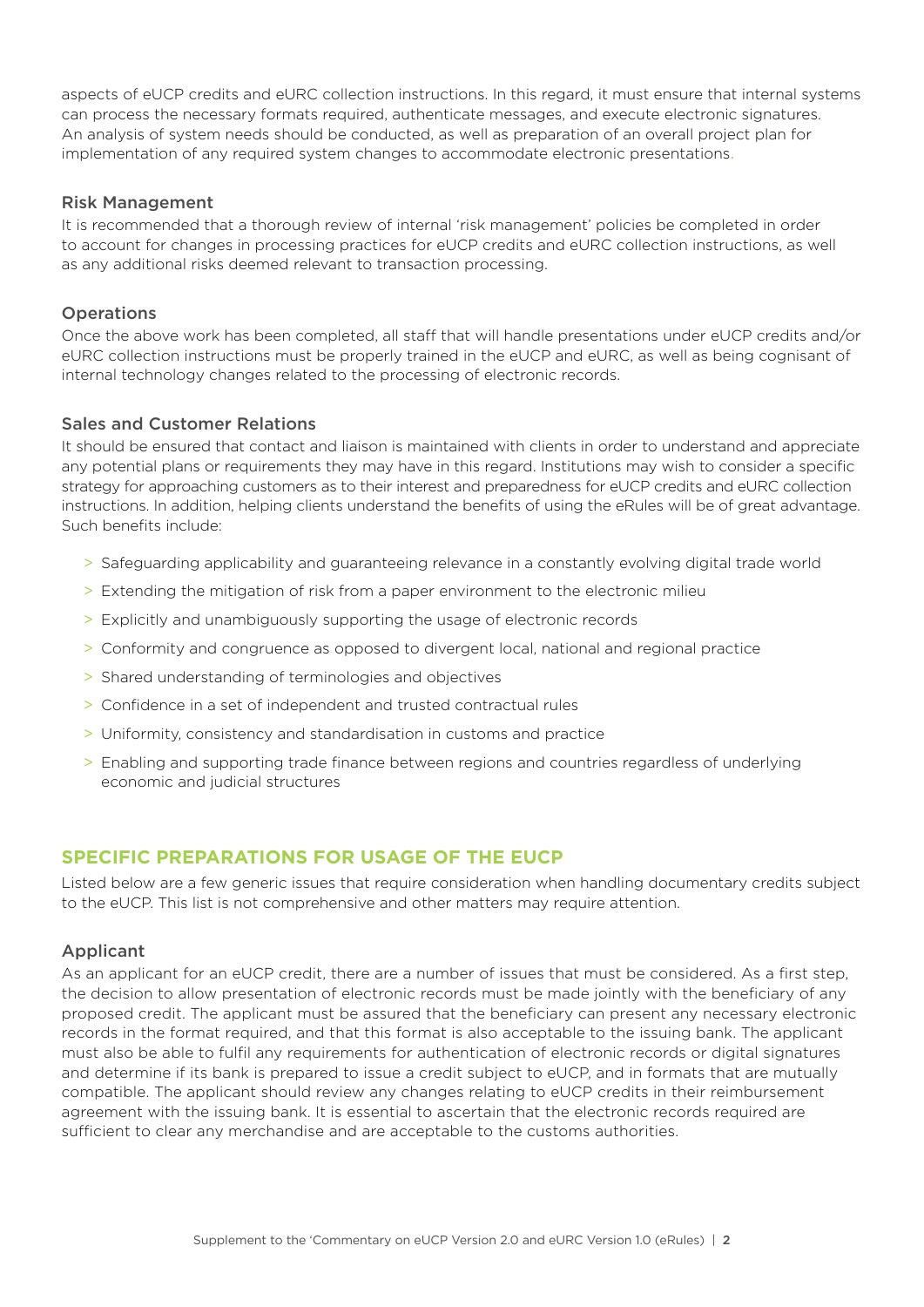#### Issuing Bank

From the perspective of the issuing bank there are a number of aspects that need consideration when preparing to issue eUCP credits and process presentations of electronic records. Refer above: 'Preparations for usage of both sets of eRules'.

#### Nominated Bank

Depending on its role in an eUCP credit, a nominated bank (advising, confirming, other nominated bank) should ensure it is prepared to act in the nominated capacity under an eUCP credit. In particular, it is important to review the credit to ensure that the specified format and any authentication or digital signature requirements are feasible.

#### **Beneficiary**

Before assenting to accept a credit subject to the eUCP, the beneficiary should have in place an agreement with the applicant in respect of the electronic records to be submitted and the format for such records. By default, they must be records that the beneficiary (or issuing party) is capable of producing in the requisite format, and that the nominated bank is capable of accepting in the specified format. The beneficiary should assure itself that any requirements for authentication of electronic records or electronic signatures can be fulfilled. If it is not able to comply with any requirement for presentation of electronic records, the beneficiary should immediately take steps to have a credit amended.

# **SPECIFIC PREPARATIONS FOR USAGE OF THE EURC**

Listed below are a few generic issues that require consideration when handling collection instructions subject to the eURC. This list is not comprehensive and other matters may require attention.

#### Principal

The principal should have in place an agreement with the drawee in respect of the electronic records to be submitted and the format for such records. By default, they must be records that the principal is capable of producing in the requisite format, and that the remitting bank is capable of accepting in the specified format. The principal should assure itself that any requirements for authentication of electronic records or electronic signatures can be fulfilled.

# Remitting, collecting, and presenting banks

From the perspective of a bank there are a number of aspects that need consideration when preparing to handle eURC collection instructions and process presentations of electronic records. Refer above: 'Preparations for usage of both sets of eRules'. Depending on its role in an eURC collection instruction, a bank should ensure that it is prepared to act in the required capacity. In particular, it is important to review the collection instruction to ensure that the specified format and any authentication or digital signature requirements are feasible.

#### Drawee

The decision to allow presentation of electronic records must be made jointly with the principal. The drawee must be assured that the principal can present any necessary electronic records in the format required, and that this format is also acceptable to any collecting and presenting banks. It is essential to ascertain that the electronic records required are sufficient to clear any merchandise and are acceptable to the customs authorities.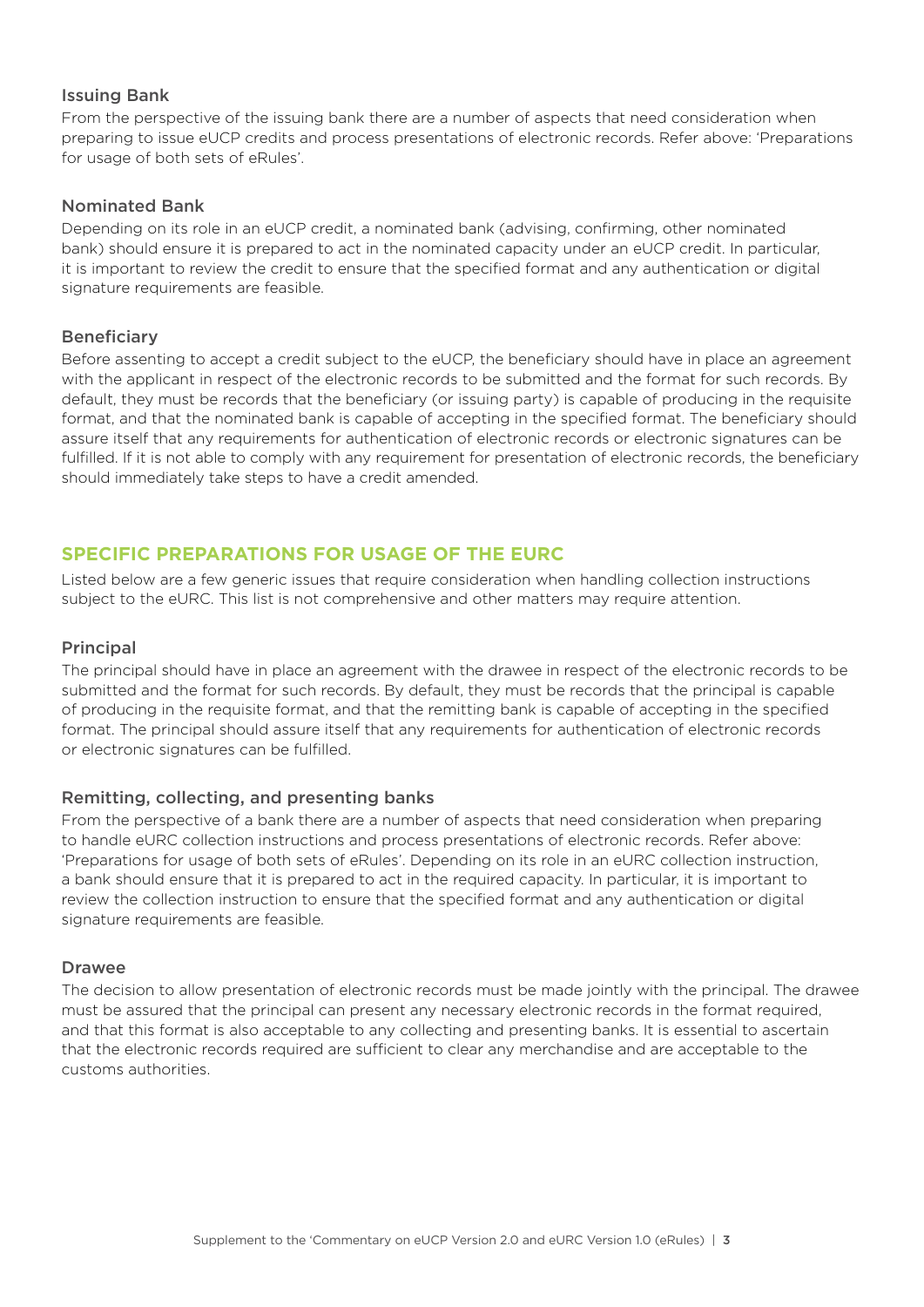# **OTHER ISSUES**

#### Format

The eRules necessitate that an eUCP credit or eURC collection instruction state the format of a required or permitted electronic record. Should this not be the case, the relevant banks take on any resultant risk. In view of the fact that data processing systems are unlikely to be able to access all formats, it is essential that any data received is readable by the relevant data processing system(s). As a result, if a credit or collection instruction fails to specify the required format, then the electronic records can be presented in any format. The direct consequence of this situation would be that banks would be in a position to disallow a presentation on the basis that they are unable to read the format of the electronic records.

#### Electronic Address

Although the eUCP and the eURC do not define or explain the meaning of 'electronic address', the term signifies the precise electronic location or a proprietary system to which an electronic record can be sent. It would include a URL, an email address, or an address on a dedicated system. It was decided that there was no need to provide a definition, as any relevant requirements would be within the terms of the credit or collection instruction.

# Authentication

In the digital world, there is a greater deal of focus on the authentication of data. Although used extensively throughout eUCP and eURC, it is deliberate that 'authentication' is not defined.

The basis for this approach is the conviction that any purported definition would either unnecessarily duplicate the definition of 'electronic record' or, even worse, provide a specific link to existing technology. As referenced in the 'ICC Guide to the eUCP' (version 1.0), authentication is that process of screening incoming data as to identity, source, and error that is preliminary to it being deemed to have been presented.

#### Electronic Signature

While the method of authenticating a document differs when it is electronic, 'signing' an electronic message serves the same functions as does signing a paper document. Current and evolving technology allows for numerous commercially reasonable techniques for digital signatures. The UNCITRAL Model Law on Electronic Commerce provides an excellent guide to this process. Various national laws may also impose specific requirements for digital signatures.

# Data Processing Systems

The rules do not provide guidelines on required data processing systems and focus principally on the electronic presentation of documents. As with all ICC rules, they cannot mandate which platforms/systems are acceptable—the rules must remain neutral in this respect. Any bank that engages in an eUCP or eURC transaction is responsible for maintaining a data processing system. This responsibility is a fundamental precondition for using the eUCP and the eURC. The term refers to any automated means (be it computerised, electronic, or any other) that is utilised for the processing and manipulation of data, for initiating an action, or for responding to data messages or performances either partially or in full.

# **STANDARDS**

Whilst, at this stage, there are no recommended minimum standards surrounding certain practices, the below may be useful as a guide:

# Format

- > Capable of being accepted and processed by the specific data processing systems in use for the transaction(s).
- > Identify, with sufficient specificity, the format (protocol) by which the data in an electronic record is to be arranged.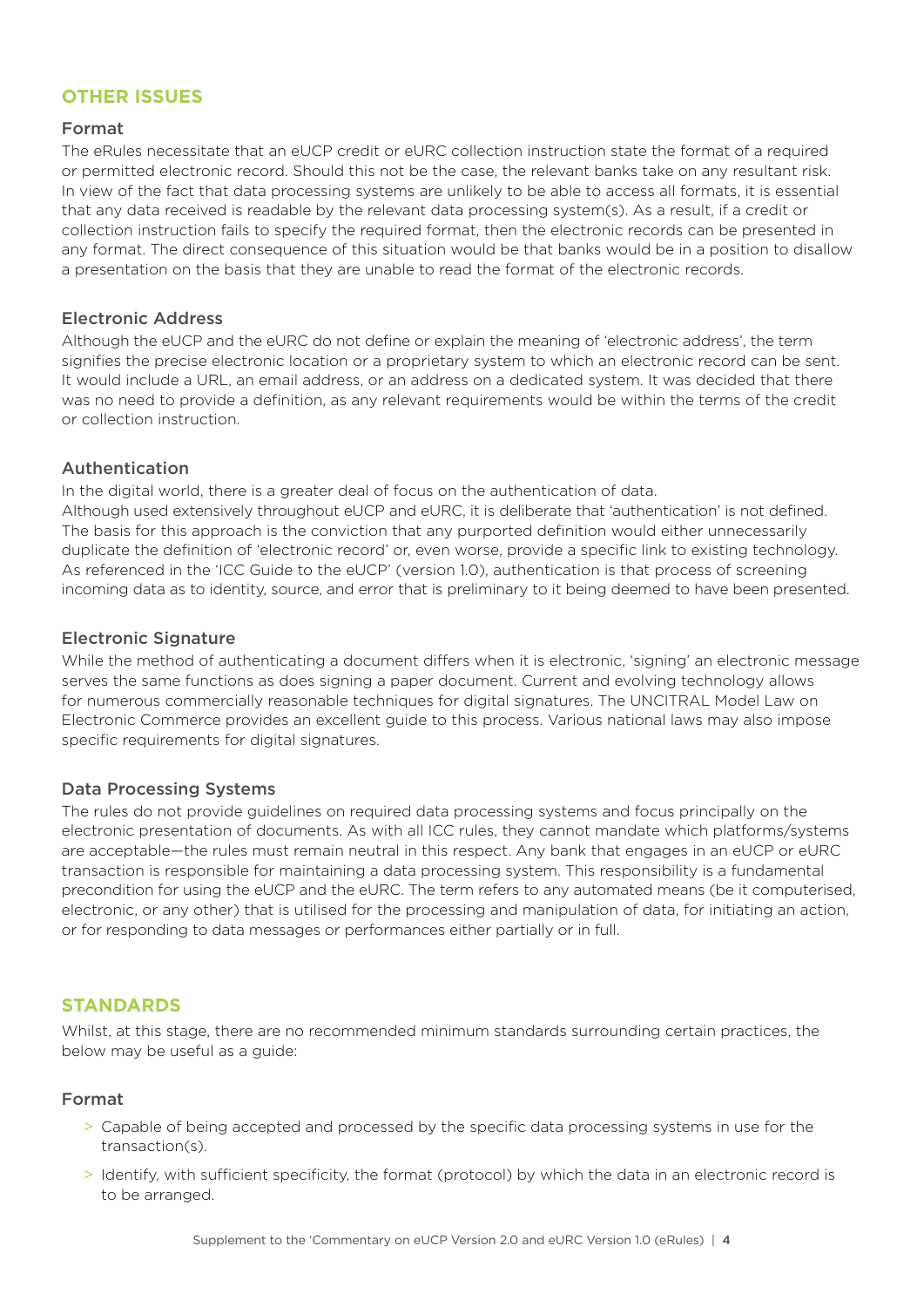- > Format(s) of the electronic records to be agreed up-front by all parties to the transaction.
- > Formats are commonly issued in versions—unless a specific version is stated, any version of that format is acceptable.
- > The indication of a version of a format would be assumed to include any prior version of that format but not any subsequent version.
- > If a prior version of a format is not acceptable, the transaction should so state.
- > It is possible that the transaction may specify different formats for various documents. In such circumstances, the electronic record must be presented in the format specified for it.

#### Electronic Address

- > Identifies the precise electronic location or a proprietary system to which an electronic record can be presented.
- > This can include, but is not restricted to, a URL, an email address, or an address on a dedicated system.
- > To be stated with the terms of the eUCP credit or the eURC collection instruction.
- > A bank may be open for business but is unable to receive an electronic presentation. To lessen the impact of such electronic closure, banks should have back-up systems in place and may wish to indicate alternative electronic addresses for specific transactions.

#### Authentication

- > Parties to the transaction must agree the level and amount of security used to authenticate a message.
- > Capable of being authenticated as to the apparent identity of a sender of an electronic record.
- > Capable of being authenticated as to the apparent source of the data contained in an electronic record.
- > Capable of being authenticated with respect to the complete and unaltered character of an electronic record.
- > Take note of any applicable national laws, which may impose specific requirements for an electronic record to be authenticated.
- > The eRules are technology neutral and do not mandate any specific technology: this is to be agreed by the parties involved in a specific transaction.

#### Electronic Signature

- > Capable of identifying the sender of an electronic record and indicating that person's authentication of the electronic record.
- > Capable of associating the sender of an electronic record with the content of the electronic record.
- > The definition for 'electronic signature' in the eRules is intended to be technology neutral and not to endorse any specific technology: the technology is to be separately agreed by the parties involved in a specific transaction.
- > Take into account the function of signature requirements in a given statutory and regulatory environment.
- > Determine the sophistication of the data processing system used by each of the parties.
- > Ensure compliance with trade customs and practice.
- > Ensure compliance with any relevant authentication procedures set forth by intermediaries.
- > The degree of acceptance or non-acceptance of the method of identification in the relevant industry or field both at the time the method was agreed upon and at the time when the data message was communicated.